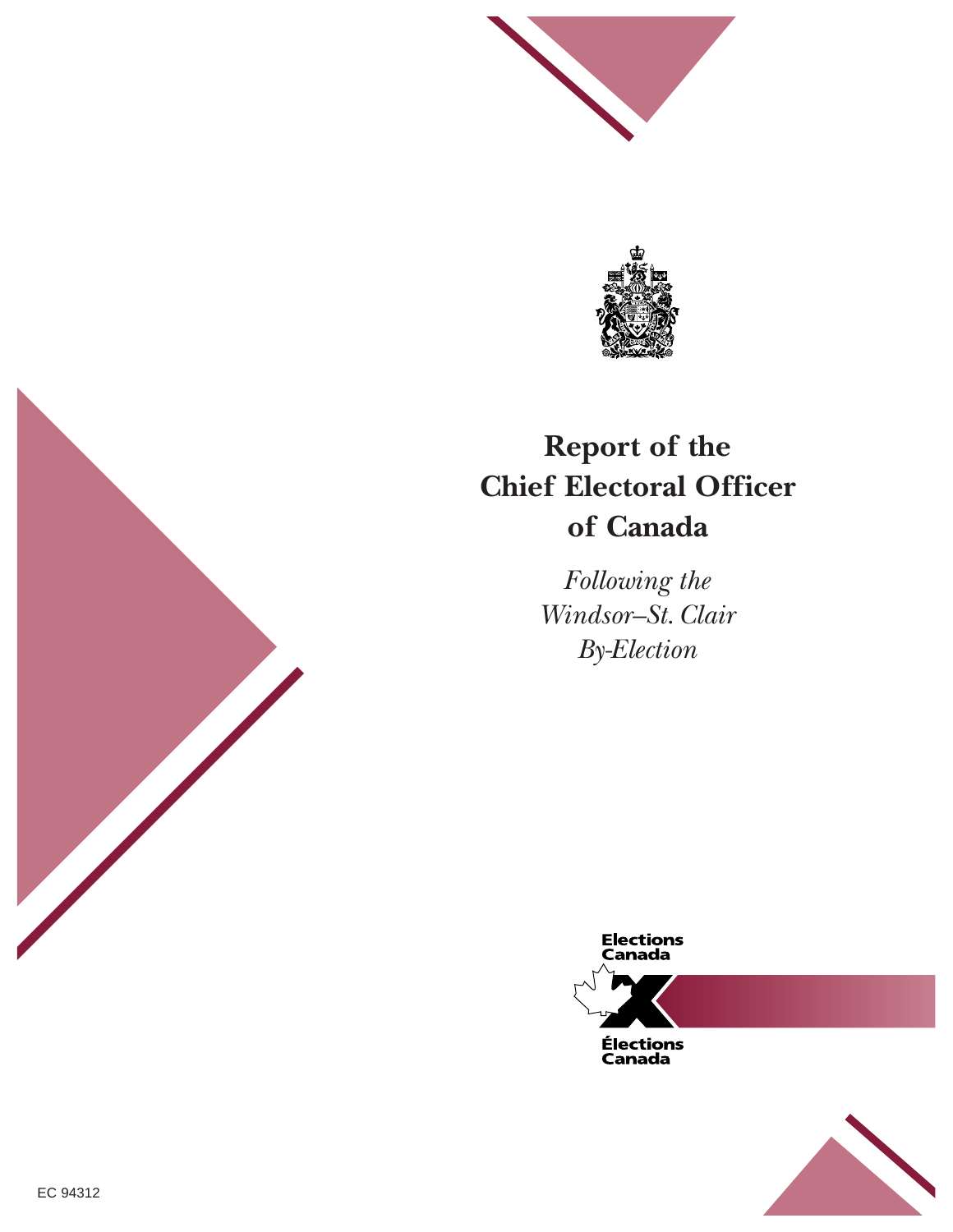

# **Report of the Chief Electoral Officer of Canada**

*Following the Windsor–St. Clair By-Election*

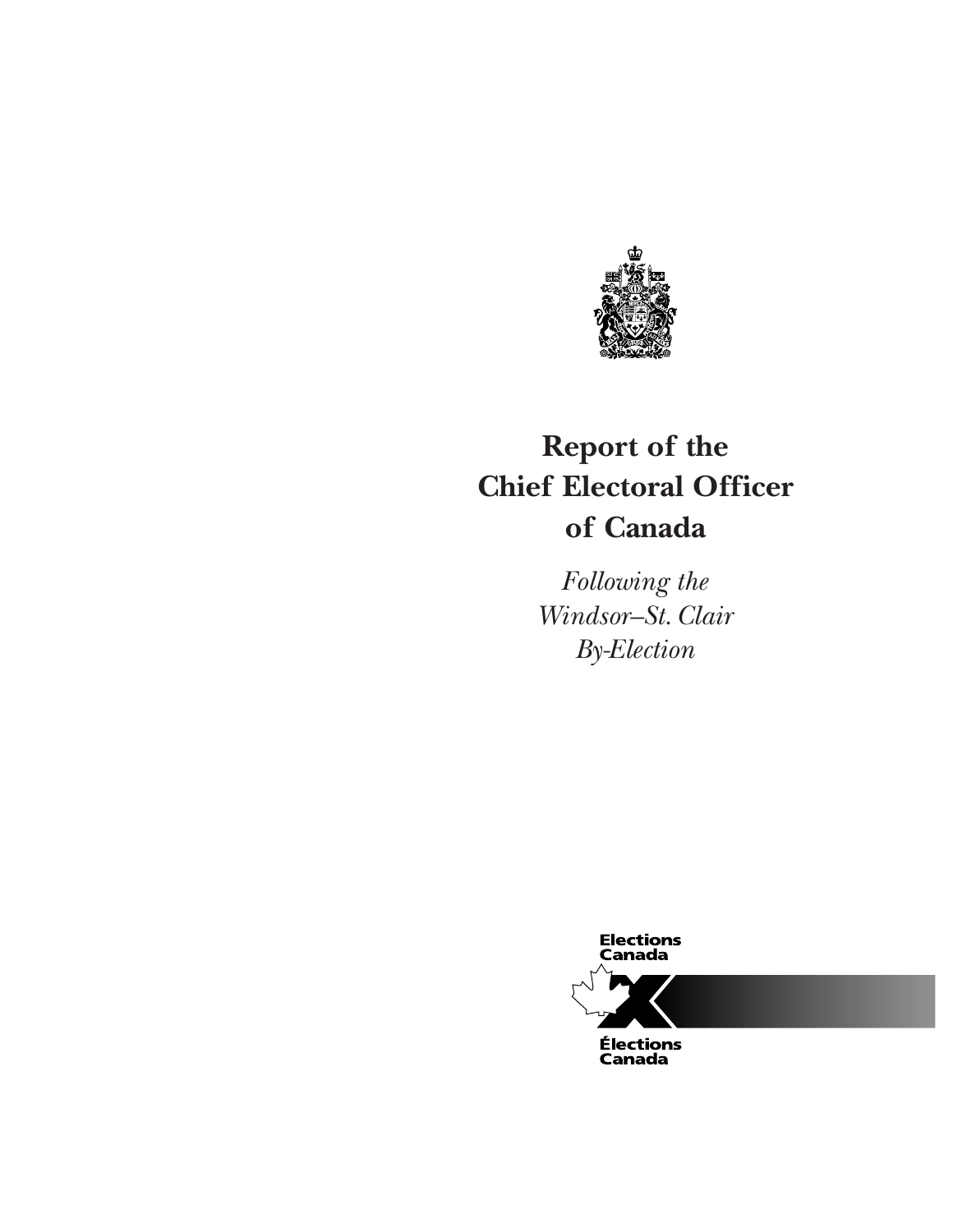#### **Canadian Cataloguing in Publication Data**

Elections Canada Report of the Chief Electoral Officer of Canada following the Windsor–St. Clair by-election

Text in English and French on inverted pages. Title on added t.p.: Rapport du directeur général des élections du Canada sur l'élection partielle dans Windsor–St. Clair. ISBN 0-662-64296-1 Cat. No. SE1-2/1999-1

- 1. Canada. Parliament—Elections, 1999.
- 2. Elections—Ontario—Windsor–St. Clair.
- I. Title.
- II. Title: Rapport du directeur général des élections du Canada sur l'élection partielle dans Windsor–St. Clair.

#### JL193.C32 1999 324.9713'32 C99-980219-4E

*The statistical data in this report are to be considered preliminary; final figures will be published in a report containing the official voting results for all by-elections held in 1999, in accordance with paragraph 193*(b) *of the* Canada Elections Act.

© Chief Electoral Officer of Canada 1999

Catalogue No. SE1-2/1999-1 ISBN 0-662-64296-1

#### ALL RIGHTS RESERVED

#### PRINTED IN CANADA

For enquiries, please contact:

Public Enquiries Unit Elections Canada 257 Slater Street Ottawa, Ontario K1A 0M6 Tel.: 1 800 INFO-VOTE (1 800 463-6868) Fax: (613) 954-8584 TTY: 1 800 361-8935 Web site: http://www.elections.ca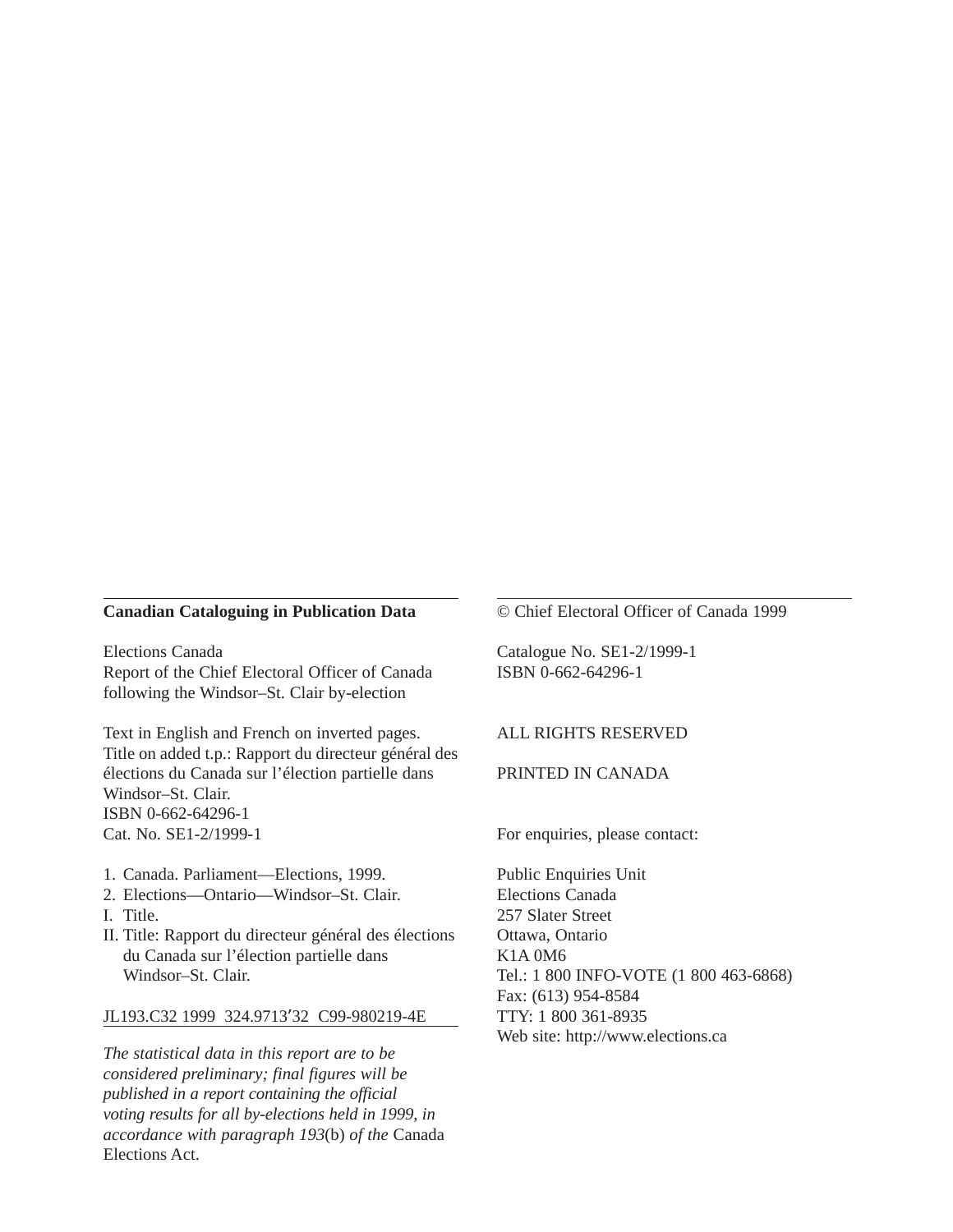

May 31, 1999

The Honourable Gilbert Parent Speaker of the House of Commons Centre Block, House of Commons Ottawa, Ontario K1A 0A6

Dear Mr. Speaker:

I have the honour to submit this report, which covers the administration of my Office since the publication of the last report and, more specifically, the administration of the Windsor–St. Clair by-election held on April 12, 1999. The report is submitted in accordance with subsection 195(1) of the *Canada Elections Act*, R.S., c. E-2, within sixty days after the writ of by-election was returned.

According to subsection 195(3) of the Act, this report shall forthwith be submitted by the Speaker to the House of Commons.

Preliminary information has been included on the results of the by-election, together with an account of the events. The official voting results will be published at the end of the year, in accordance with paragraph 193(*b*) of the Act.

Yours truly,

Jean-Dieu Kingley

Jean-Pierre Kingsley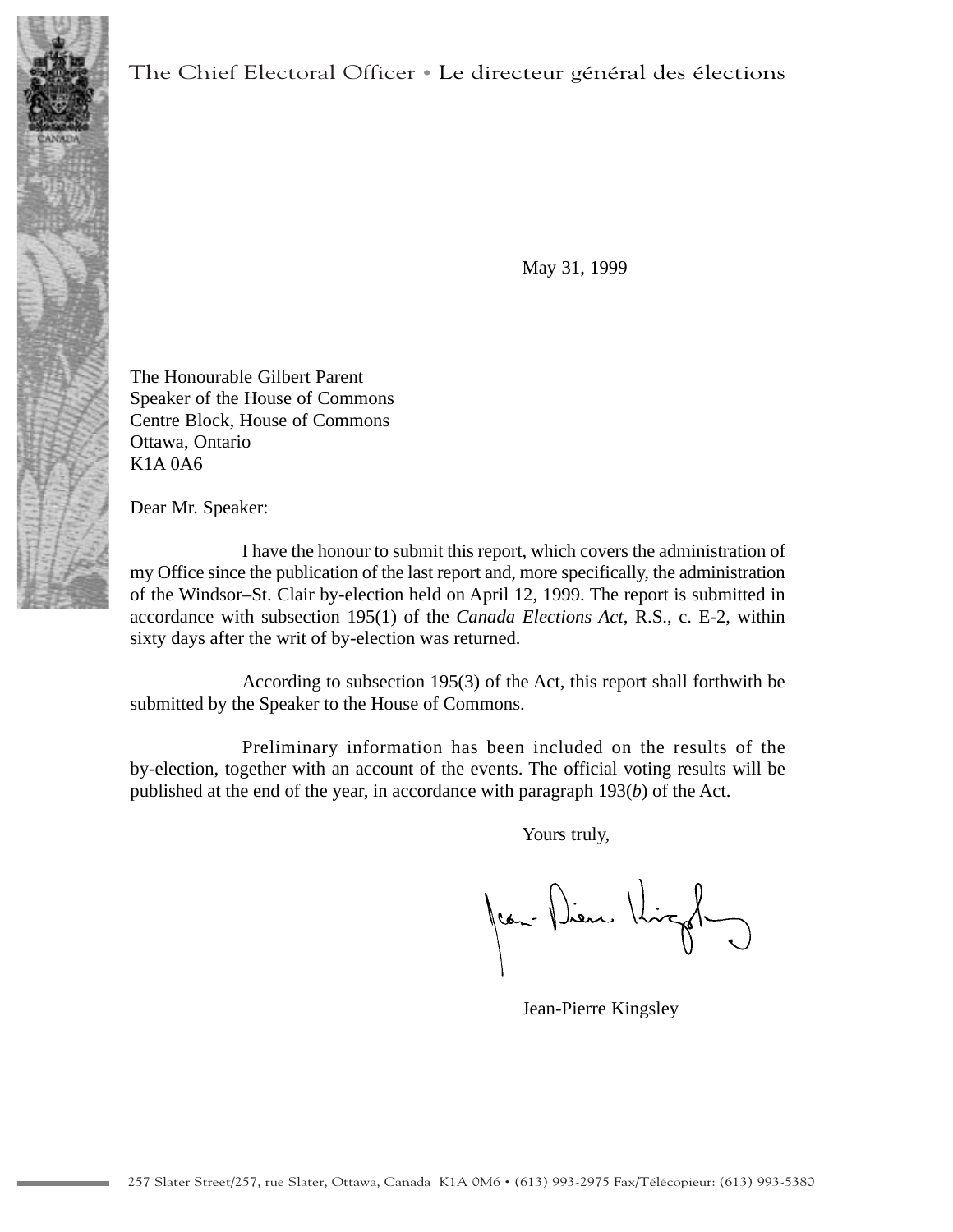# **Table of contents**

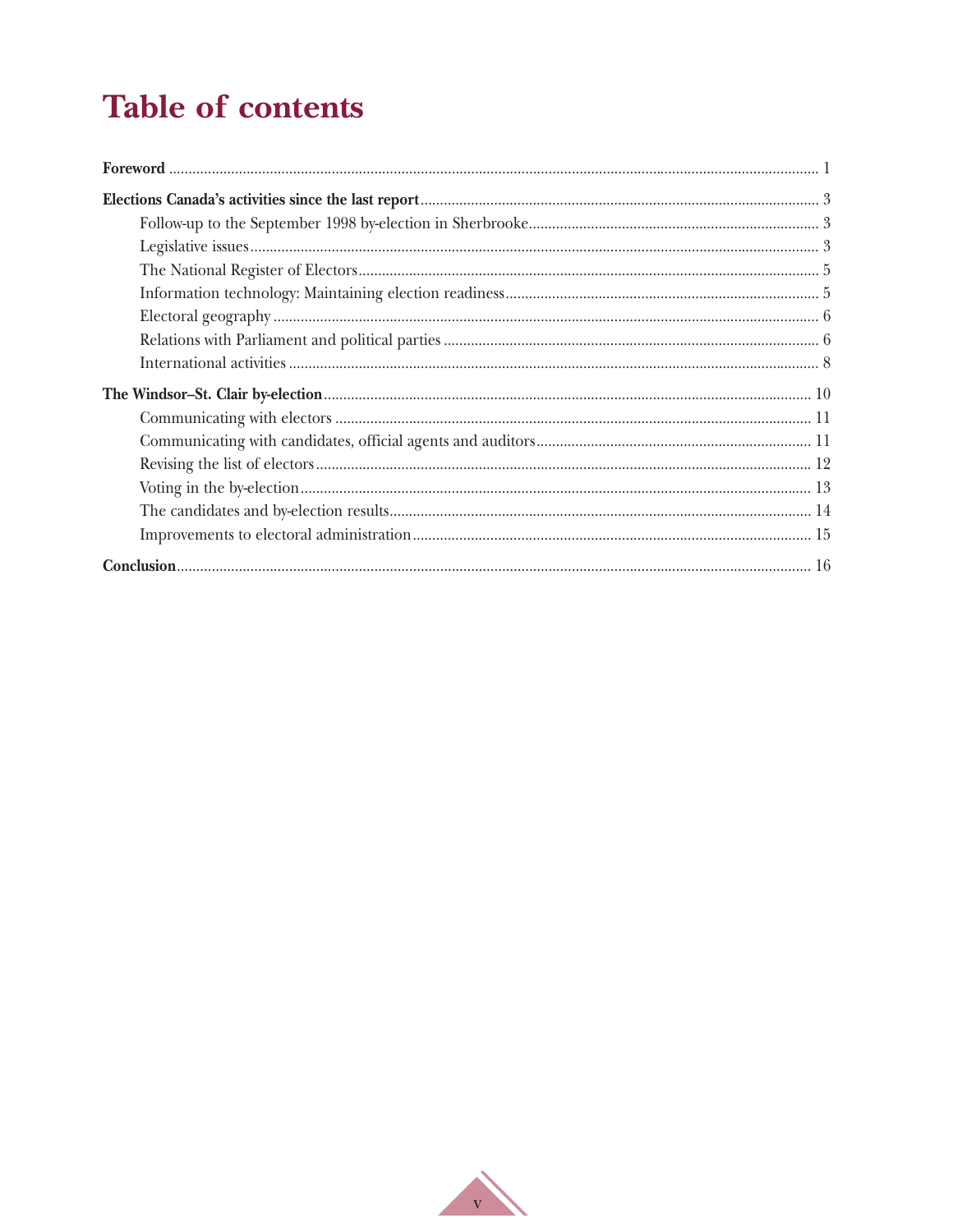# <span id="page-5-0"></span>**Foreword**

This report to the Speaker of the House of Commons, following the by-election in the electoral district of Windsor–St. Clair on April 12, 1999, describes the by-election and Elections Canada's activities since the Sherbrooke by-election on September 14, 1998.

Like the last two by-elections in Port Moody– Coquitlam and Sherbrooke, the Windsor–St. Clair by-election gave Elections Canada the opportunity to test new developments in electoral administration in preparation for the next federal general election, while at the same time providing constituents and candidates in the Windsor–St. Clair by-election with up-to-date and efficient electoral administration and services.

For example, the Windsor–St. Clair by-election saw election officials provided with a version of the new Returning Officer Workstation, innovative new software developed at Elections Canada that integrates all of the current and updated software applications used in the offices of returning officers during electoral events. Extended testing will prepare this software for use in the next federal general election, where it is expected to make a significant contribution to streamlining electoral operations in the field.

As well, for the third time since its establishment in 1997, the National Register of Electors was used to produce the preliminary list of electors for a by-election. The low revision rate augurs well for future electoral events using a preliminary list of electors based on data from the Register.

National Register of Electors data were also used for the first time to produce preliminary electoral lists for a major provincial election on June 3, 1999, in Ontario. This was made possible by an agreement announced April 6, 1999, between Elections Canada and Elections Ontario.

Examples of innovation and improved service such as these are in keeping with key results areas

identified in Elections Canada's second strategic plan, released on March 4, 1999. Based on what are believed to be the key demographic, legislative and technological trends that will influence Elections Canada over the next few years, the plan charts a course for the development of innovations and enhancements that will be required to respond to these trends.

Reflecting the course set out in the strategic plan, innovation and improved service were recurrent themes in my April 20, 1999, appearance before the Standing Committee on Procedure and House Affairs to report on main estimates for 1999–2000. These themes underlie Elections Canada's plans and priorities for the coming year, which include:

- a maintenance program for ensuring high quality electoral lists and improved data matching for the National Register of Electors;
- the intensified pursuit of opportunities for sharing Register data;
- the development of a digital national road network for electoral mapping;
- the continuing development of the Returning Office Technology Centre;
- the completion of year-2000 compliance preparations; and
- the replacement of ECAPLE, the current technology for revising electoral lists during an event, with an updated system called REVISE.

As Elections Canada moves towards the 21st century, it does so motivated by an organizational vision that stresses the themes of innovation and service. Building on our established presence as a world leader in election technology and administration, we look forward to playing a pivotal and supportive role in the evolution of cost-effective and efficient processes that serve the electoral requirements of Canadians at all jurisdictional levels.

Jean-Pierre Kingsley

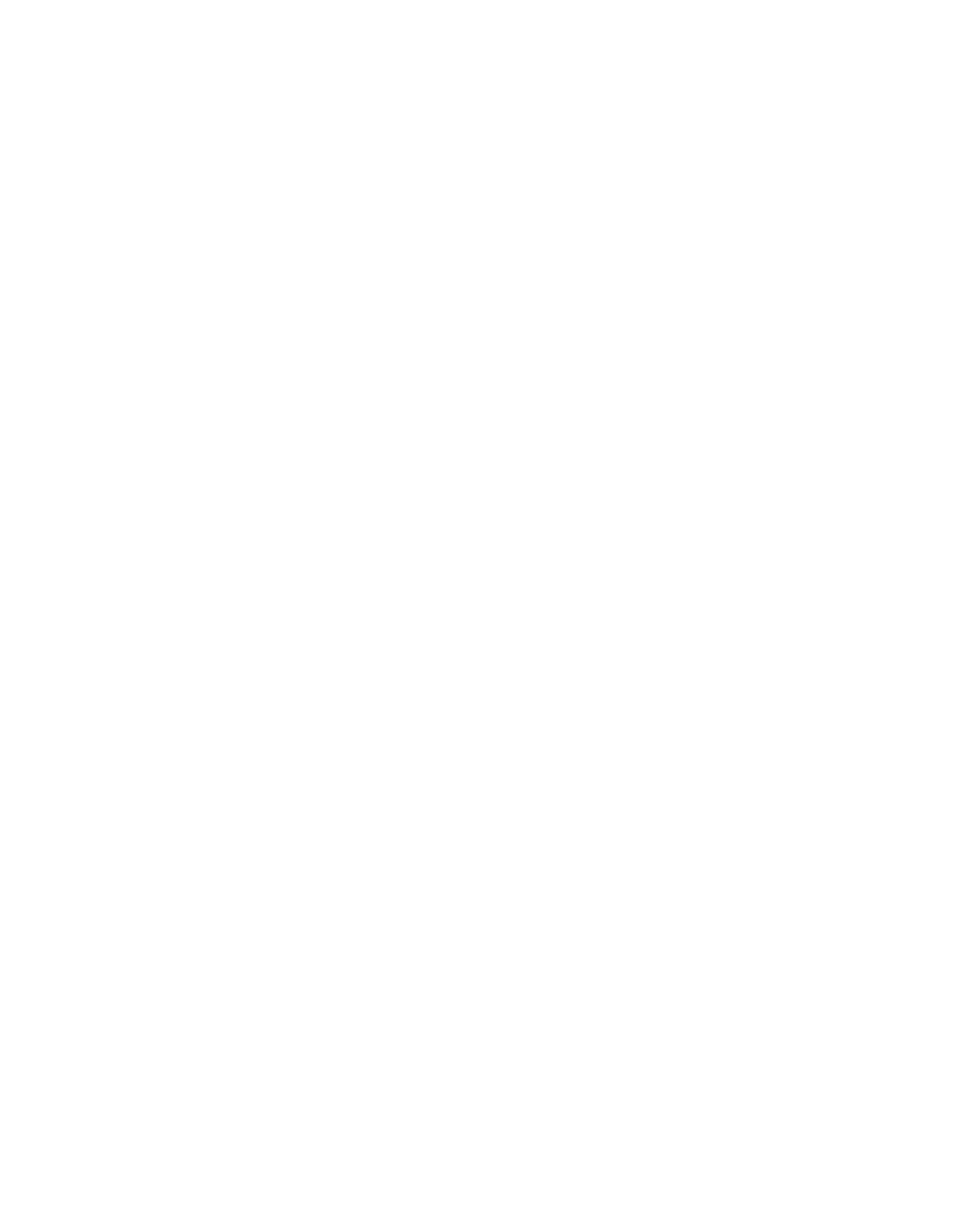# <span id="page-7-0"></span>**Elections Canada's activities since the last report**

## **Follow-up to the September 1998 by-election in Sherbrooke**

#### *Commissioner's report*

On February 4, 1999, the Commissioner of Canada Elections, Mr. Raymond Landry, announced that he had completed his investigation, undertaken at the request of the CEO, of the alleged offences committed by election officers in relation to the September 14, 1998, by-election in Sherbrooke.

The Commissioner found the evidence did not demonstrate that the alleged acts were committed in bad faith. In addition, the evidence reviewed does not show that anyone voted illegally, or that any elector was deprived of the right to vote.

In view of the facts and the law, the Commissioner concluded the evidence did not demonstrate that an offence under the *Canada Elections Act* had been committed and, consequently, it was determined that no prosecution would be undertaken.

The Commissioner received a total of seven complaints of alleged infractions relating to various sections of the Act. All cases are now closed and no prosecution resulted.

### *Candidate's Return Respecting Election Expenses*

Under the *Canada Elections Act*, candidates are required to file an election expenses return within four months of election day. Elections Canada has completed the review of financial returns from the eight candidates who ran for office in the September 1998 by-election in Sherbrooke to ensure compliance with the Act and to determine the amount of reimbursement owed to those candidates who qualified. Reimbursements to those who qualified have been issued.

### *Official voting results for by-elections held in 1998*

On December 30, 1998, the Chief Electoral Officer's report on the two federal by-elections held in 1998 was published in accordance with paragraph 193(*b*) of the *Canada Elections Act*. The report, entitled *By-Elections 1998: Official Voting Results*, presents the results of the vote, by polling division, for the by-election held on March 30, 1998, in the federal electoral district of Port Moody–Coquitlam, British Columbia (now Port Moody–Coquitlam–Port Coquitlam), and on September 14, 1998, in the federal electoral district of Sherbrooke, Quebec.

This report was produced in addition to the Chief Electoral Officer's statutory reports on the administration of each of these by-elections, which were submitted to the Speaker of the House of Commons in June and November of 1998 respectively, in accordance with subsection 195(1) of the *Canada Elections Act.*

The official voting results and previous statutory reports are available on the Elections Canada Web site at http://www.elections.ca.

## **Legislative issues**

#### *Establishment of Nunavut*

As provided in the *Nunavut Act* (1993, c. 28), the territory of Nunavut was established on April 1, 1999. The election of members of Nunavut's first Legislative Assembly took place on February 15, 1999. The Chief Electoral Officer of the Northwest Territories served as the new territory's C.E.O. for this first election. Nineteen members were elected to the Legislative Assembly, which chooses a government leader and ministers by consensus. The first Premier chosen was Paul Okalik.

As a consequence of the provisions in *An Act to amend the Nunavut Act and the Constitution Act, 1867*

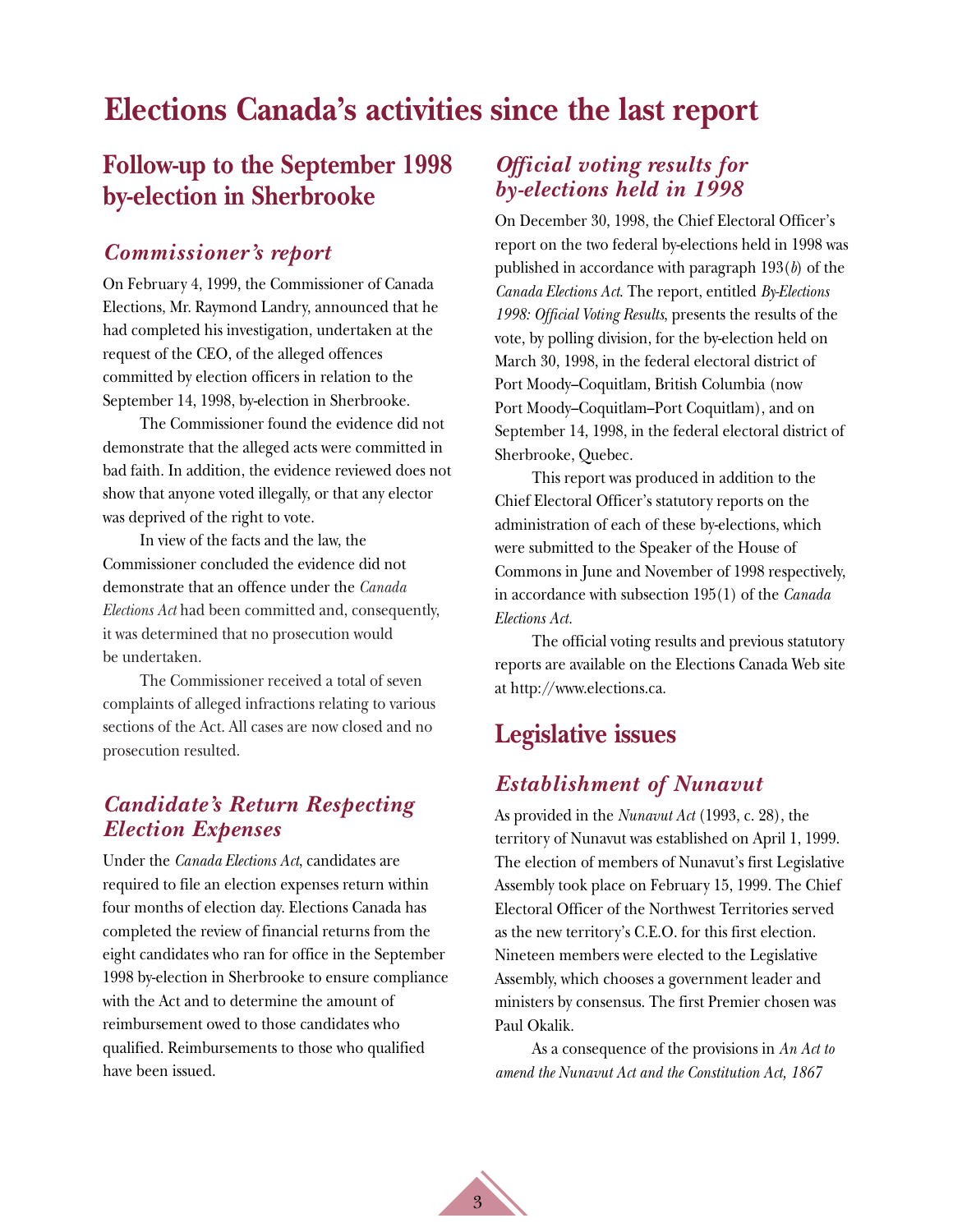(1998, c. 15), the territory of Nunavut, like Yukon and the Northwest Territories, is entitled to one seat in the Senate (increasing the number of senators from 104 to 105), and to one seat in the House of Commons. Since the electoral boundaries of the federal riding of Nunavut were set at the redistribution in 1996 to coincide perfectly with the boundaries of the new territory of Nunavut, there was no need to modify them. Moreover, there will be no need to establish electoral boundaries commissions in either the new territory of Nunavut or the Northwest Territories, since each one now has only one seat. This will remain the situation for any territory, including the Yukon, as long as it is entitled to only one seat in the House of Commons.

#### *Amendments to electoral legislation*

*An Act to amend the Judges Act and to make consequential amendments to other Acts*, which received royal assent on November 18, 1998, (1998, c. 30), amends the definition of "judge" in the *Canada Elections Act* to take into account the new designation of the Ontario Superior Court of Justice, allowing for the referral of electoral issues to that court under the Act.

*An Act to amend the Nunavut Act with respect to the Nunavut Court of Justice and to amend other Acts in consequence*, which received royal assent on March 11, 1999, (1999, c. 3), also amends the definition of "judge" in the *Canada Elections Act*, but to take into account the Nunavut Court of Justice, allowing for the referral of electoral issues to that court under the Act.

In both cases, the *Dominion Controverted Elections Act* is also amended accordingly.

Pursuant to section 331 of the *Canada Elections Act*, the Chief Electoral Officer published a notice in the *Canada Gazette* on May 15, 1999, indicating that the necessary preparations for bringing these amendments into operation had been made and the amendments consolidated.

### *Court decisions*

On March 10, 1999, the Ontario Court (General Division) in an action brought by Miguel Figueroa, the leader of the Communist Party of Canada, ruled unconstitutional certain provisions of the *Canada Elections Act.*

The Court found that requiring candidates to deposit \$1 000 as part of their nomination is a limitation of the right to become a candidate, as provided in section 3 of the *Canadian Charter of Rights and Freedoms.* The Court held that the reimbursement of one half of the deposit if a candidate obtains 15 percent of valid votes is unconstitutional, but that the \$1 000 deposit can be left in place if it becomes fully refundable upon compliance with the election financing reporting requirements. Paragraph 84(3)(*b*) of the *Canada Elections Act* is, therefore, of no force and effect.

The Court also ruled that the automatic deregistration and requirement to liquidate assets of political parties that did not nominate 50 candidates contravenes section 3 of the Charter. The Court held that a party that runs two candidates and becomes registered is able to issue tax receipts and to receive unspent funds from a candidate. The Court made it clear, however, that the 50-candidate threshold does not change for the purposes of a party's entitlement to broadcasting time and the reimbursement of election expenses.

On April 9, 1999, the federal government served notice that it will appeal parts of the rulings, but not those relating to the liquidation of assets after automatic deregistration, or the forfeiture of part of the nomination deposit.

On March 16, 1999, the Chief Electoral Officer issued a news release clarifying the effect of the Ontario Court decision on candidates in the April 12 federal by-election, and also advised political parties that all candidates will now be entitled to a full refund of their deposit, provided they comply with the reporting requirements established in the *Canada Elections Act.*

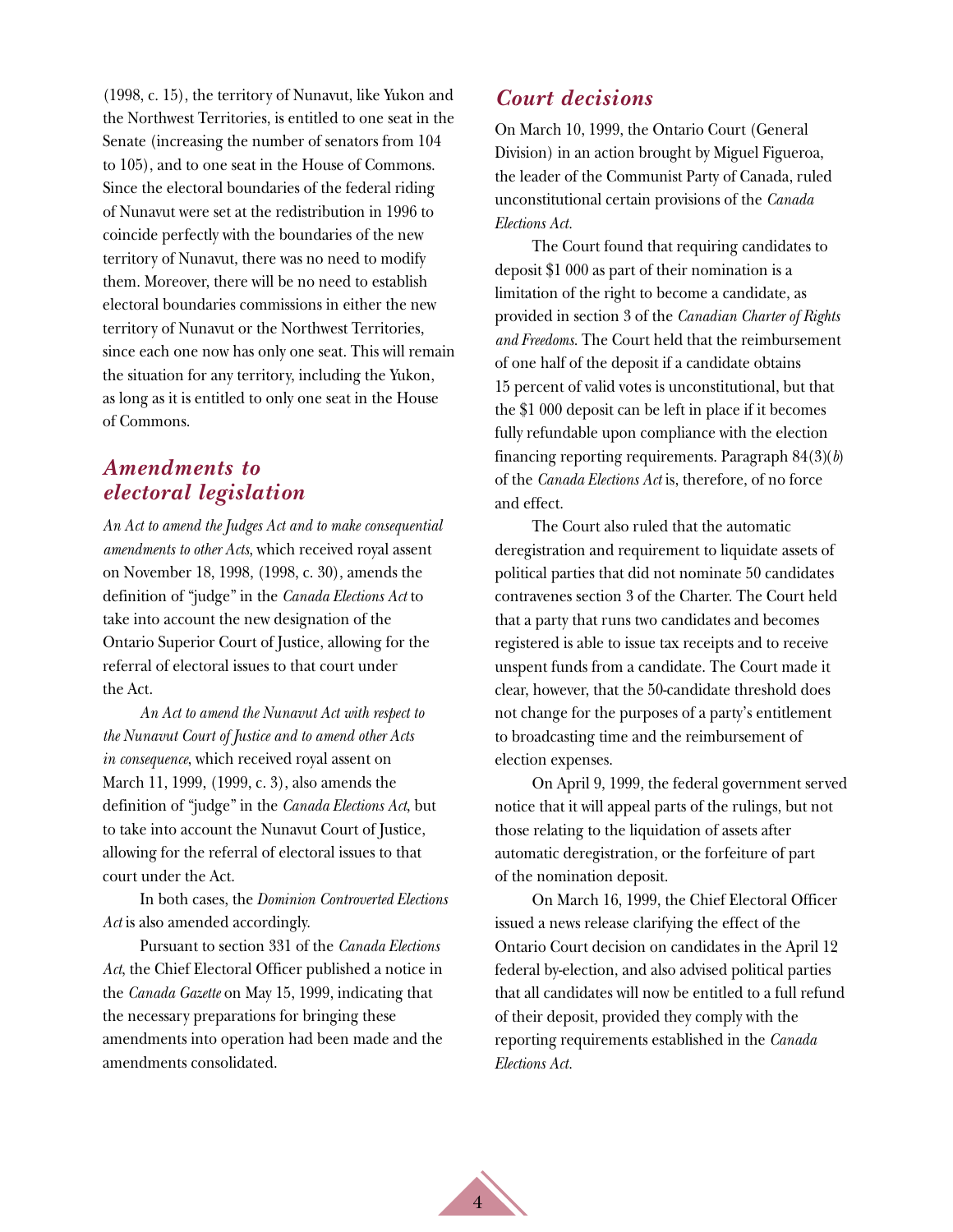# <span id="page-9-0"></span>**The National Register of Electors**

### *October 1998 list of electors*

On October 15, 1998, in accordance with section 71.013 of the *Canada Elections Act*, the 1998 annual list of electors produced from the National Register of Electors was sent to members of Parliament and registered political parties. This annual list reflected updates from federal, provincial and territorial data sources.

## *Maintaining the National Register of Electors*

Between general elections, the National Register of Electors must be kept as up-to-date and accurate as possible, so that it is ready at any time to generate reliable preliminary lists of electors for federal byelections, such as the one called for Windsor–St. Clair on March 7, 1999, and for general elections and referendums. The Register is continually updated with data from Revenue Canada and Citizenship and Immigration Canada, from provincial and territorial motor vehicle and vital statistics registrars and from electoral agencies in British Columbia and Quebec, where there are provincial registers of electors.

In March and April 1999, two new initiatives were launched as part of the National Register of Electors comprehensive maintenance program.

Some 270 000 verification notices were sent to electors whose information appeared to be incorrect or to have been added more than once to the National Register of Electors. Electors were asked to confirm or correct their information and mail back the notice.

Elections Canada also wrote to some 150 000 people who have turned 18 since the June 1997 federal election to advise them they are now of legal age to vote, and to obtain their permission to add their names to the National Register of Electors. Recipients were asked to confirm that they are Canadian citizens.

The letters to new 18-year-olds were not mailed in Ontario, the Northwest Territories, Nunavut or Newfoundland because of recent or expected

elections. The chief electoral officers in these jurisdictions will provide Elections Canada with electoral lists, including 18-year-olds who registered to vote, to update the National Register of Electors. Nor were they mailed in Quebec, since Elections Canada has an agreement with the Directeur général des élections du Québec for the provision of quarterly updates which include the names of 18-year-olds to be added to the National Register of Electors.

### *Sharing National Register of Electors data*

Forging data-sharing partnerships is a corporate priority for Elections Canada. Since 1997, Elections Canada has signed data-sharing agreements with 60 jurisdictions at the provincial, territorial, and municipal levels, including agreements to supply Register data to municipalities in Nova Scotia, Manitoba and New Brunswick, as well as to some in Ontario. Considerable cost savings have resulted for those jurisdictions that have used National Register of Electors data to produce preliminary electoral lists.

On April 6, 1999, an historic agreement was announced between Elections Canada and Elections Ontario for the provision of National Register of Electors data to build Ontario's new Permanent Register of Electors. The use of a permanent register is expected to help Ontario avoid costs in the order of some \$10 million by eliminating, for the most part, the process of enumeration. Federal data were provided by Elections Canada at cost.

The agreement also provides Elections Canada with the reciprocal opportunity to update the National Register of Electors with data that Elections Ontario will provide from lists revised during the provincial election on June 3, 1999.

# **Information technology: Maintaining election readiness**

## *Returning Office Technology Centre*

Elections Canada headquarters in Ottawa now houses a permanent Returning Office Technology Centre (ROTC) that is responsible for co-ordinating the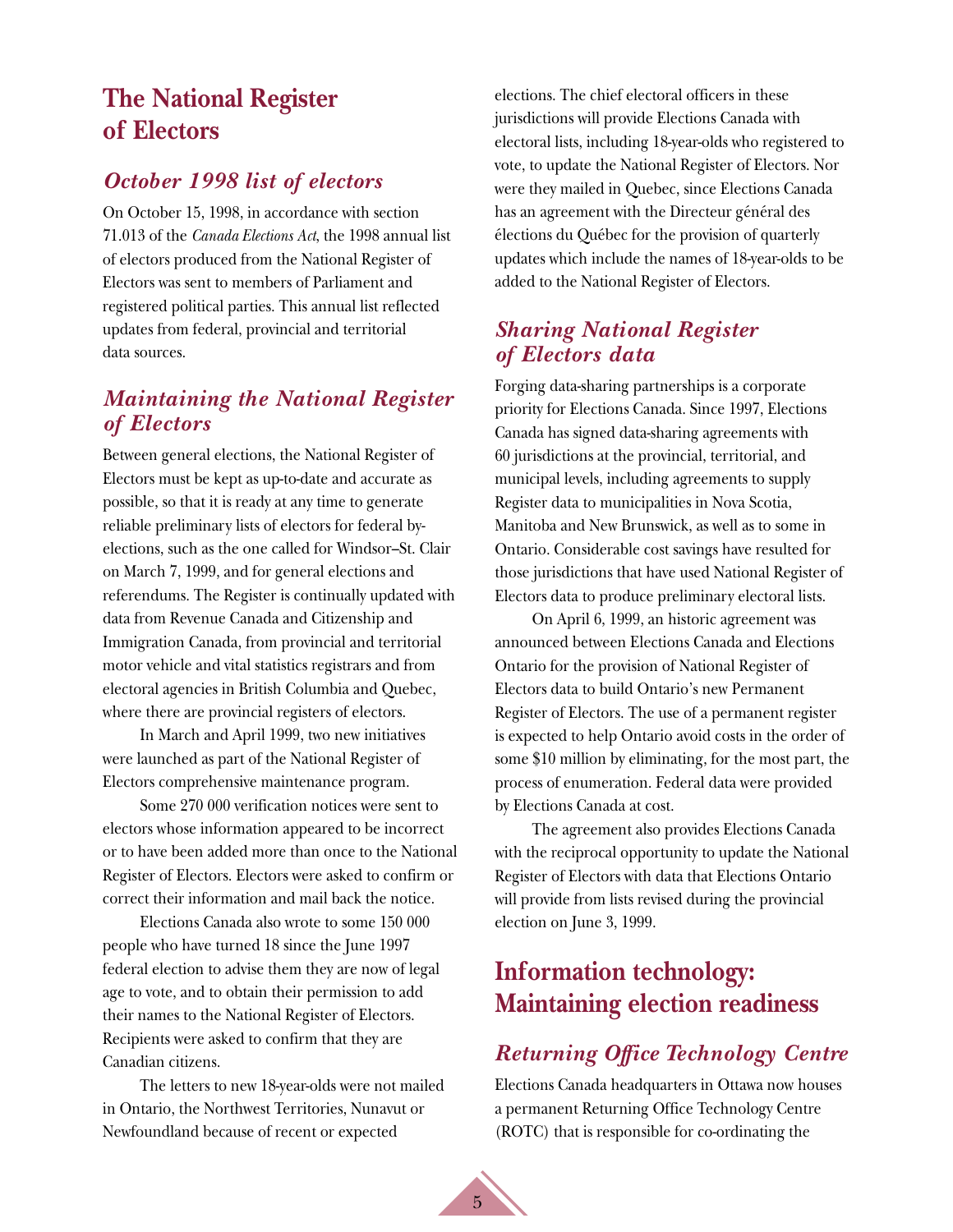<span id="page-10-0"></span>deployment of computer tools and technology used by returning officers to administer elections, by-elections and referendums. The ROTC will also facilitate the introduction of new technology to offices of returning officers.

The ROTC is about to begin extended testing of Release 1 of the new Returning Officer Workstation, innovative new software developed at Elections Canada that integrates the installation configuration and set-up of all of the current and updated software applications used by returning officers during electoral events.

A version of Release 1 was used in the Windsor–St. Clair by-election and was well received by the returning officer's staff, who reported that it was easier to use than the software for the 1997 general election. The ROTC also assisted in providing interactive training for the Election Results System, and was able to install updates remotely from its headquarters location.

#### *REVISE software development project*

The development of a system to replace ECAPLE, the current technology for revising electoral lists in the field during an electoral event, is well underway. The new system, called REVISE, will be year-2000 compliant and will provide increased functionality to meet needs that have evolved since the establishment of the National Register of Electors.

The project is proceeding on schedule. The definition phase for the system's functional requirements is complete, following stakeholder consultations with Elections Canada's directorates and with field representatives, including returning officers and automation co-ordinators.

The application is now well into the design phase.

## **Electoral geography**

Elections Canada is developing a digital national road network, to be known as the National Geographic Database, that will be used for electoral mapping and for making the National Register of Electors more accessible to other jurisdictions that have different

electoral boundaries. This work is being undertaken jointly with Statistics Canada, and merges Statistics Canada's Street Network File and boundaries, Elections Canada's electoral map files, and thousands of new roads, road names and address ranges. As new electors are added to the National Register of Electors or as electors move to new addresses, we will identify where that elector's address is located on the national road network, and in which electoral district and in which polling division the elector's residence is located.

This process, known as geo-referencing, will allow provincial and municipal agencies to adapt the road network to identify their own "service areas" – electoral areas, school districts, evacuation zones, or social service areas, to name only a few examples – all from the same database.

The building phase of this project will be accomplished early in the summer of 1999 and the geo-referencing will be completed shortly thereafter. It will allow us to geo-reference 50 percent of the addresses in the National Register of Electors by using Statistics Canada's address range information. Another 43 percent will be geo-referenced using other sources such as data from Canada Post Corporation. The remaining seven percent represent rural addresses that cannot be geo-referenced until they are converted to civic addresses.

The National Geographic Database is proving to be of interest to other government agencies. For example, the database will be made available to the Department of National Defence for a year-2000 readiness project carried out under the umbrella of the National Contingency Planning Group.

# **Relations with Parliament and political parties**

### *Chief Electoral Officer's appearance before the Senate Standing Committee*

On February 3, 1999, the Chief Electoral Officer appeared before the Standing Senate Committee on Legal and Constitutional Affairs regarding its consideration of bills C-445, C-464 and C-465.

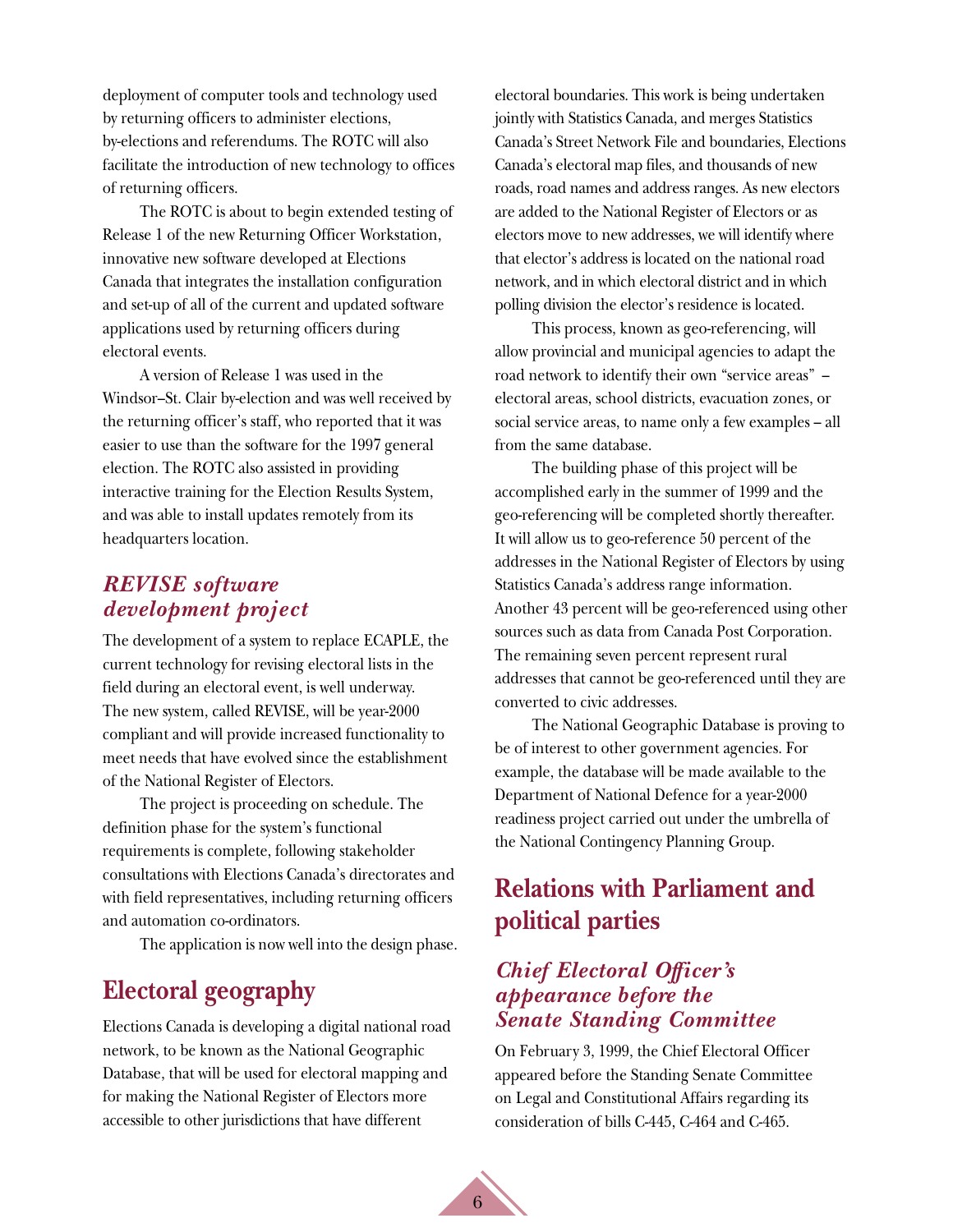The three bills, which received royal assent on March 11, 1999, change the names of the following electoral districts pursuant to the 1996 Representation Order:

> *An Act to change the name of the electoral district of Stormont–Dundas,* (1999, c. 7), changed the name of that district to Stormont–Dundas–Charlottenburgh.

*An Act to change the name of the electoral district of Sackville–Eastern Shore,* (1999, c. 8), changed the name of that district to Sackville–Musquodoboit Valley–Eastern Shore.

*An Act to change the name of the electoral district of Argenteuil–Papineau,* (1999, c. 6), changed the name of that district to Argenteuil–Papineau–Mirabel.

The Chief Electoral Officer took the opportunity to make some observations on the redistribution process as it relates to the selection of electoral district names and to draw the Committee's attention to the administrative impact of electoral district name changes.

Members of Parliament are able to make objections to the electoral boundaries commissions' reports. Only 11 of the 81 objections put forward during the 1996 redistribution related to name changes. In addition, since the January 1996 proclamation of the Representation Order, 44 electoral district names have been changed, including the bills under review, compared to 37 changes after the 1976 redistribution and 18 changes after the 1987 redistribution. Under the last three representation orders the commissions are selecting longer electoral district names.

In that regard, the Chief Electoral Officer explained that making such changes has a cost impact, given that Elections Canada's informatics systems, as currently designed, accommodate a maximum of 50 characters.

### *Report to House Standing Committee on Plans and Priorities*

On April 20, 1999, the Chief Electoral Officer appeared before the Standing Committee on Procedure and House Affairs to report on main estimates for 1999–2000.

The Committee was advised that for the 1999–2000 fiscal year Elections Canada's planned statutory and voted expenditures are \$35.3 million.

The Chief Electoral Officer also highlighted plans and priorities for the coming year. They include the maintenance program for ensuring high quality electoral lists and improved data matching, development of a digital national road network for electoral mapping, continuing with the development of the Returning Office Technology Centre, completion of year-2000 compliance preparations, and replacement of ECAPLE, the current technology for revising electoral lists during an event, with an updated system called REVISE.

## *Advisory Committee of Registered Political Parties*

Since the Chief Electoral Officer's last report, three meetings with the Advisory Committee of Registered Political Parties have dealt with a range of issues of interest to its members. At its February 5, 1999, meeting, the Committee finished its review of administrative issues as referred by the Standing Committee on Procedure and House Affairs during its consideration of the *Canada Elections Act* in 1998.

Most recently, on April 23, 1999, the main subject for an all-day session of the Committee was a review of various electoral systems and how they could apply in the Canadian context. The recurring theme of the session was that no electoral system is perfect, because, for instance, none of them can perfectly achieve a proportional representation that includes the representation of women, Aboriginal and ethnocultural minorities.

Three respected Canadian political scientists (André Blais, Université de Montréal; John C. Courtney, University of Saskatchewan; Heather MacIvor, University of Windsor) were invited to present papers on subjects ranging from the design of electoral systems to the examination of electoral systems used in other democracies that could be applied in the Canadian context. The papers will be available on the Elections Canada Web site in June 1999.

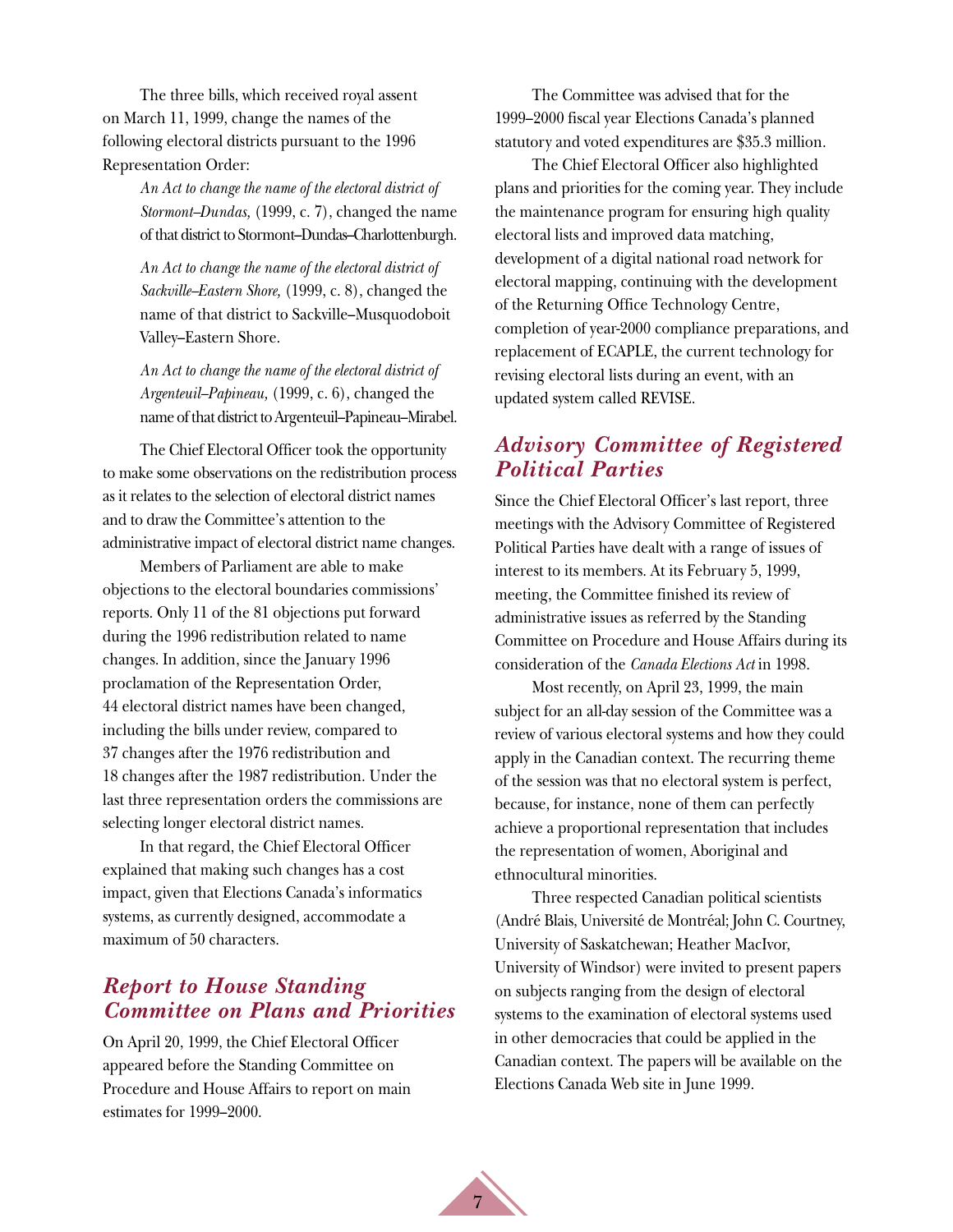## <span id="page-12-0"></span>**International activities**

## *Global Electoral Organization (GEO) Conference*

As part of Elections Canada's continued efforts to support democratic development around the world, the agency hosted the first meeting of the Global Electoral Organization (GEO) Network in Ottawa, April 11–14, 1999. The GEO Network is sponsored by the International Foundation for Election Systems (IFES), the International Institute for Democracy and Electoral Assistance (IDEA), and the United Nations Electoral Assistance Division (UN-EAD).

Participants at the conference included representatives of twelve associations of election management bodies. Also in attendance were representatives of over 15 bilateral development agencies, foreign ministries, and international financial institutions.

The conference had several objectives. The first was to bring together election management associations to exchange information on programs they conduct to benefit their members and the electoral processes of their region. The second was to identify bilateral programs that could be established. The third was to identify the common needs shared by all associations and their members.

The twelve associations gave reports on the history and activities of their groups. This was followed by working groups for discussion in greater detail of the lessons learned about association development. Reports from the working groups were shared with the general assembly.

The conference established a follow-on mechanism for a GEO Network. At the conclusion of the conference, the organizers, together with Mexico's Instituto Federal Electoral, signed a letter of intent to co-operate on electoral governance projects. The conference directed this partnership, of which Elections Canada is a key member, to provide follow-on support for GEO Network communications and activities.

#### *Update on missions*

In response to requests and funding support from the Canadian International Development Agency, Elections Canada receives foreign delegations interested in learning about the Canadian electoral system and provides professional electoral advice to other countries.

Since September 1998, Elections Canada has received the following delegations.

Five members of the Kenyan Electoral Commission visited Elections Canada on October 21–22, 1998, to examine the Canadian electoral system. This delegation studied Elections Canada's roles and responsibilities, electoral law and reform, the organization of national elections, the National Register of Electors, the financing of political parties and candidates and the voter education program.

On November 25–26, 1998, Elections Canada received the Minister of Justice and Constitutional Affairs, the Commissioner and three other members of the Electoral Commission of Uganda. The objectives of this visit were to examine Elections Canada's roles, responsibilities and authority, electoral law, the establishment of electoral districts, the referendum process, and referendum committees and their financing.

On March 25, 1999, Elections Canada received a parliamentary delegation from Lesotho, which included the President of the Senate, the Deputy Speaker of the National Assembly, the Deputy Clerk of the Senate and the Clerk Assistant of the National Assembly. The purpose of their visit was to obtain a general overview of Canada's electoral system and referendum law.

During this same period, Elections Canada provided the following professional and technical assistance.

A memorandum of understanding was signed with the International Foundation for Election Systems (IFES) to provide Canadian governmentfunded training for poll workers, which was one of the most pressing needs for the March 28, 1999, legislative

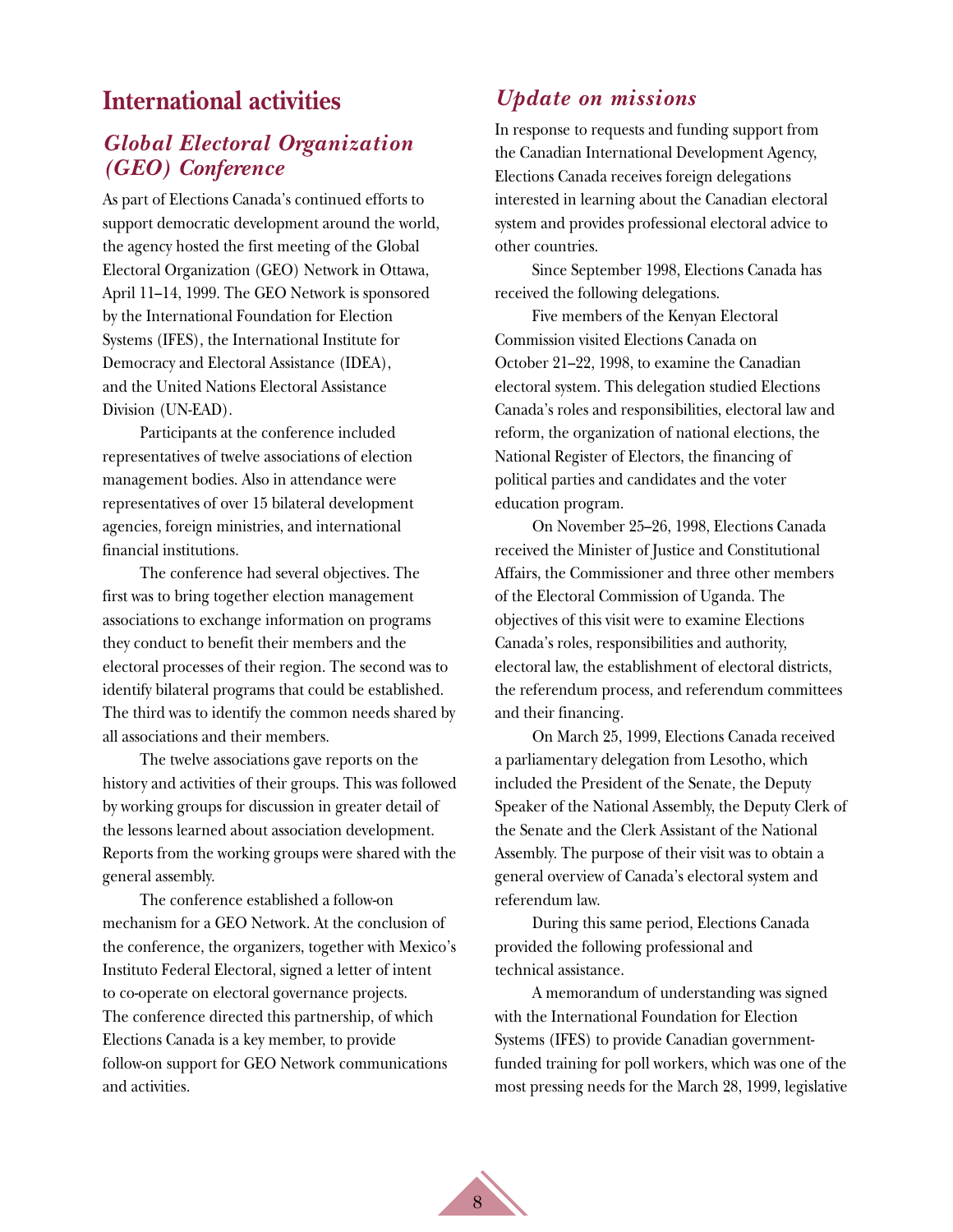elections in Benin. It was part of IFES' program to provide comprehensive training for all individuals involved in the implementation of nationwide voter registration and voting under the authority of the Autonomous National Election Commission of the Republic of Benin.

Under an administrative agreement with the Canadian International Development Agency, Elections Canada signed a contract with CODE Incorporated, a Canadian organization specializing in support to elections in developing countries, for the procurement of pre-assembled voter registration and polling station kits for the Malawi Electoral Commission.

A memorandum of understanding was signed between Elections Canada and the International Foundation for Election Systems (IFES) for a Canadian electoral expert to serve as a moderator at a conference on elections organized by IFES and the Supreme Elections Commission of Yemen. The conference took place in Sanna, Yemen on March 15–18, 1999; 12 distinguished international moderators were invited to facilitate seven working groups. This was the first time that government and non-government participants had been assembled to discuss strengthening the electoral administration in Yemen.

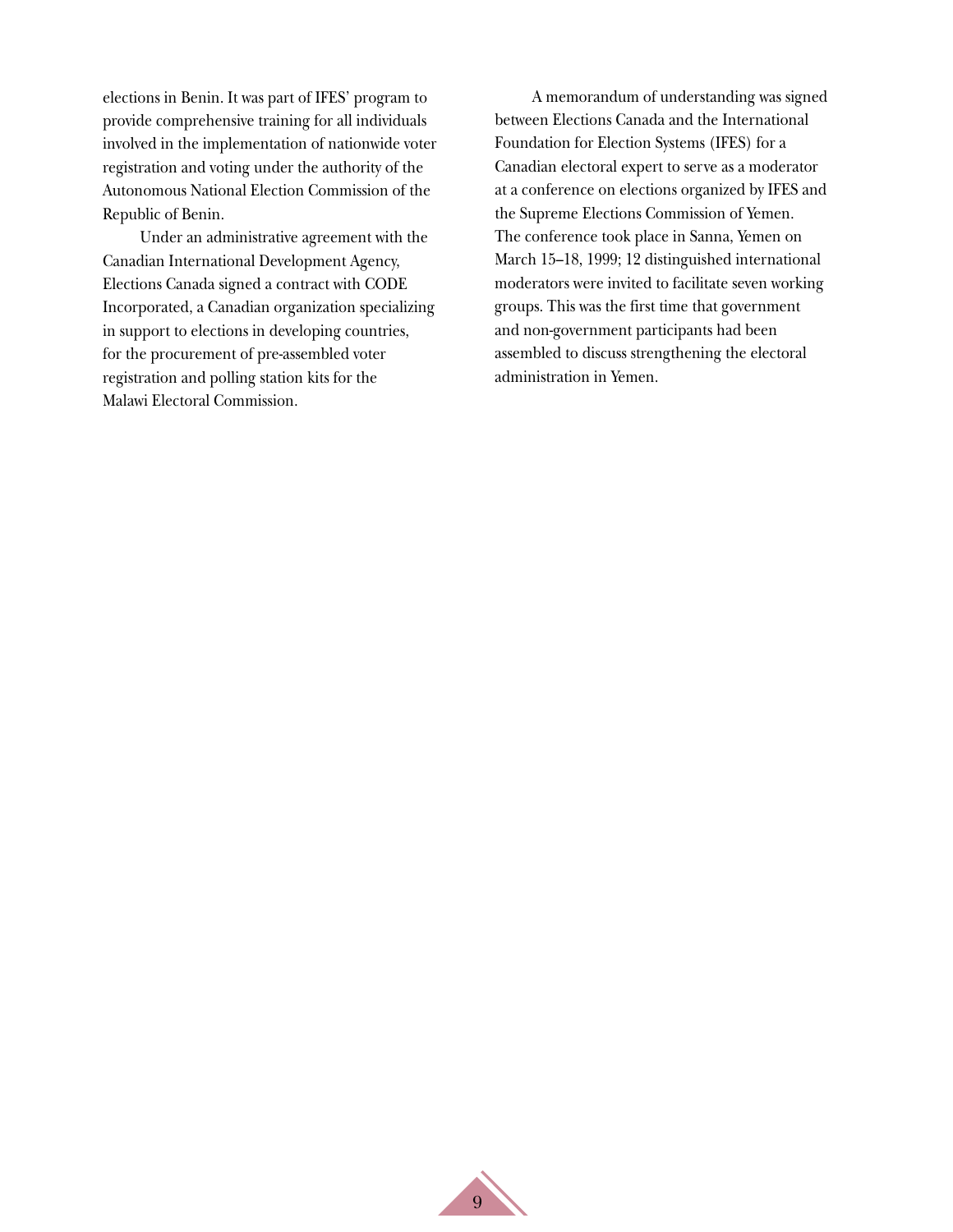# <span id="page-14-0"></span>**The Windsor–St. Clair by-election**

On December 9, 1998, the Liberal Member of Parliament for Windsor–St. Clair, Shaughnessy Cohen, died suddenly, leaving a vacancy in the House of Commons. On March 7, 1999, the Governor in Council announced that the by-election to replace Ms. Cohen would be held on April 12, 1999.

Following this announcement, the Chief Electoral Officer issued a writ to the returning officer for Windsor–St. Clair, directing her to hold a by-election. Table 1 provides an overview of the important milestones between the issue of the writ and its return.

| <b>Date</b>      | <b>Election calendar day</b> | Event                                                                               |
|------------------|------------------------------|-------------------------------------------------------------------------------------|
| December 9, 1998 |                              | Liberal Member of Parliament for<br>Windsor-St. Clair, Shaughnessy Cohen, dies      |
| March 7, 1999    | Day 36                       | Issue of the writ; preparations made to open<br>the office of the returning officer |
| March 7 to 13    | Days 36 to 30 (midnight)     | Advertising blackout period for political parties                                   |
| March 10         | Day 33                       | Revision of list of electors begins                                                 |
| March 11         | Day 32                       | Proclamation published - candidates may<br>file nominations                         |
| March 15         | Day 28                       | Targeted revision begins                                                            |
| March 17 to 19   | Days 26 to 24                | Notices of Confirmation of Registration mailed<br>to all registered electors        |
| March 22         | Day 21 (2 p.m.)              | Nominations close                                                                   |
| April 1          | Day 11                       | Revised list of electors distributed                                                |
| April 2, 3, 5    | Days 10, 9 and 7             | Advance polls                                                                       |
| April 6          | Day 6 (6 p.m.)               | Revision and special ballot registration ends                                       |
| April 9          | Day 3                        | Official list of electors distributed                                               |
| April 11 to 12   | Days 1 and 0                 | Advertising blackout period for political parties                                   |
| April 12         | Day $0$                      | Election day                                                                        |
| April 13         | $Day -1$                     | Official addition                                                                   |
| April 20         | $Day - 8$                    | Writ returned                                                                       |

**Table 1 Key dates for the April 1999 by-election in Windsor–St. Clair**

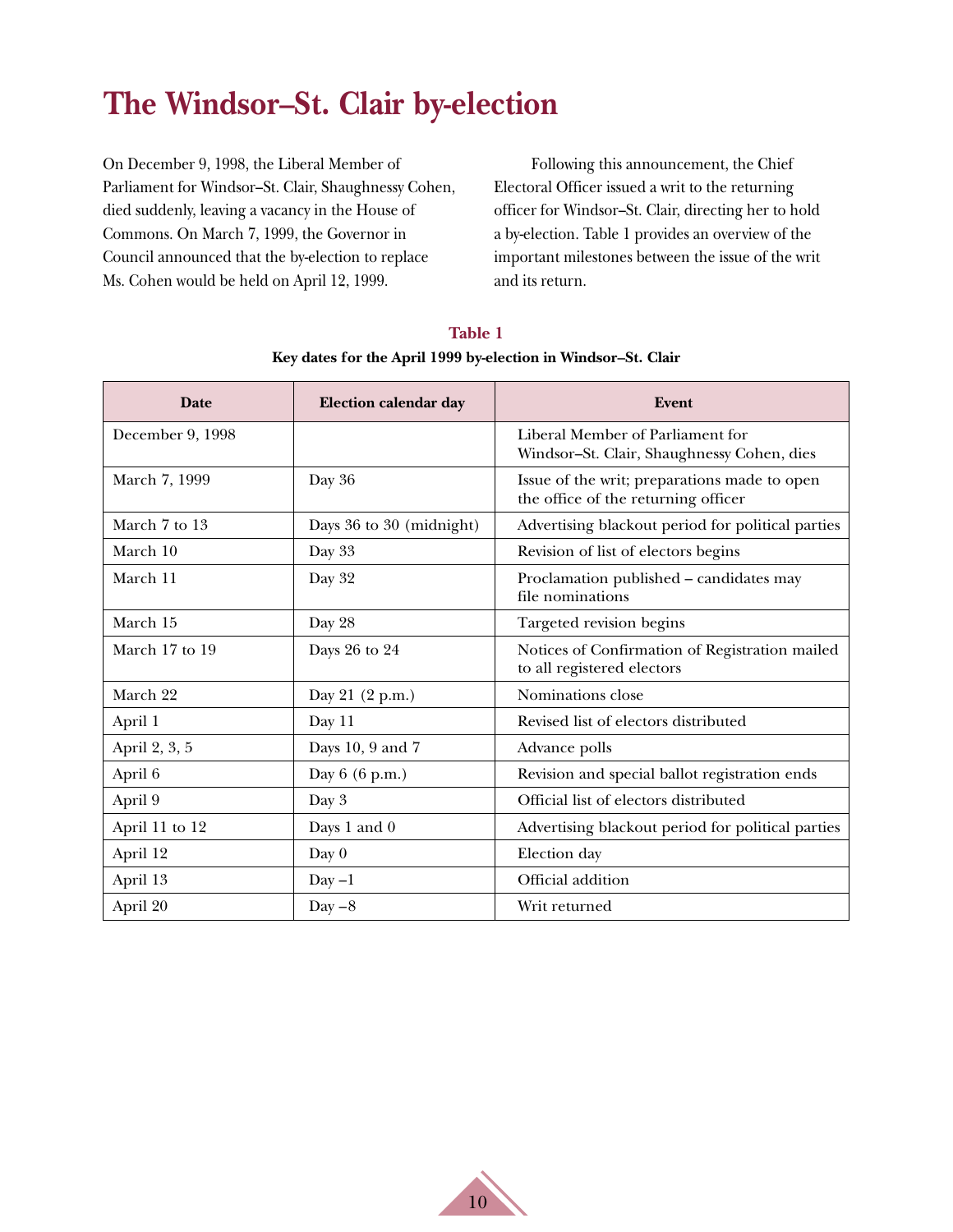## <span id="page-15-0"></span>**Communicating with electors**

An important part of Elections Canada's task in the Windsor–St. Clair by-election, as in all electoral events, was to generate awareness – among the general public, political parties, candidates, and the media – of the by-election and of the key dates in the election period.

The principal means of communicating with the general public was the "householder", a pamphlet sent to all residences in the electoral district within days of the issue of the writ. This publication provided basic information, including the name of the returning officer and the phone number of her office, information about the National Register of Electors, and details on how to have names added to, or corrected on, the list of electors. It also gave information on deadlines for voting by special ballot and the return of special ballots, key dates for advance polls, procedures for registering and voting on election day, and the residency requirements for voting in a by-election. It also stressed the importance of keeping the notice of Confirmation of Registration until election day.

The notice, which arrived several days after the householder, provided details of where and when electors could vote, including several alternatives that Elections Canada provides for electors unable or unwilling to go to their local polling station on election day.

All material was produced in both official languages. Census data revealed no ethnocultural or Aboriginal communities whose numbers would warrant translating basic information into other languages. However, key information was made available in alternative formats, including Braille, large print, and audio-cassette.

A print advertisement was run in daily and community newspapers in the final days of the election calendar to remind electors that their polling station location was printed on their notice of Confirmation of Registration, and that they could register to vote at the poll. The advertisement was based on the approach used in the last general election.

Elections Canada also worked closely with local media to ensure that electors had the necessary information, supplying a media information kit containing the launch news release, the householder, an electoral district profile, and a calendar of key dates. In addition, the kit contained background information on a variety of topics, ranging from the electoral process and the role of Elections Canada, to the Special Voting Rules, the National Register of Electors, and election expenses and contributions guidelines for candidates and parties.

Over the course of the 36-day campaign, Elections Canada issued 10 news releases highlighting key dates, election day reminders, and clarification of what the media could and could not report on the weekend preceding election day.

A special by-election segment was also established on Elections Canada's Web site. The list of official candidates, the electoral district map, and the address and telephone number of the office of the returning officer were included in this segment, along with general information on the voting process and voting by mail-in ballot. On election night, results were posted on the Web page as they became available.

As well, Elections Canada Enquiries Unit staff members were available to answer questions and distribute information to electors.

## **Communicating with candidates, official agents and auditors**

#### *Seminar*

Elections Canada presented a seminar on March 19, 1999, to help candidates, official agents and auditors understand and comply with the financing provisions of the *Canada Elections Act*. Instruction was given on how to complete the Candidate's Return Respecting Election Expenses and a demonstration of the Electronic Candidate Return was provided.

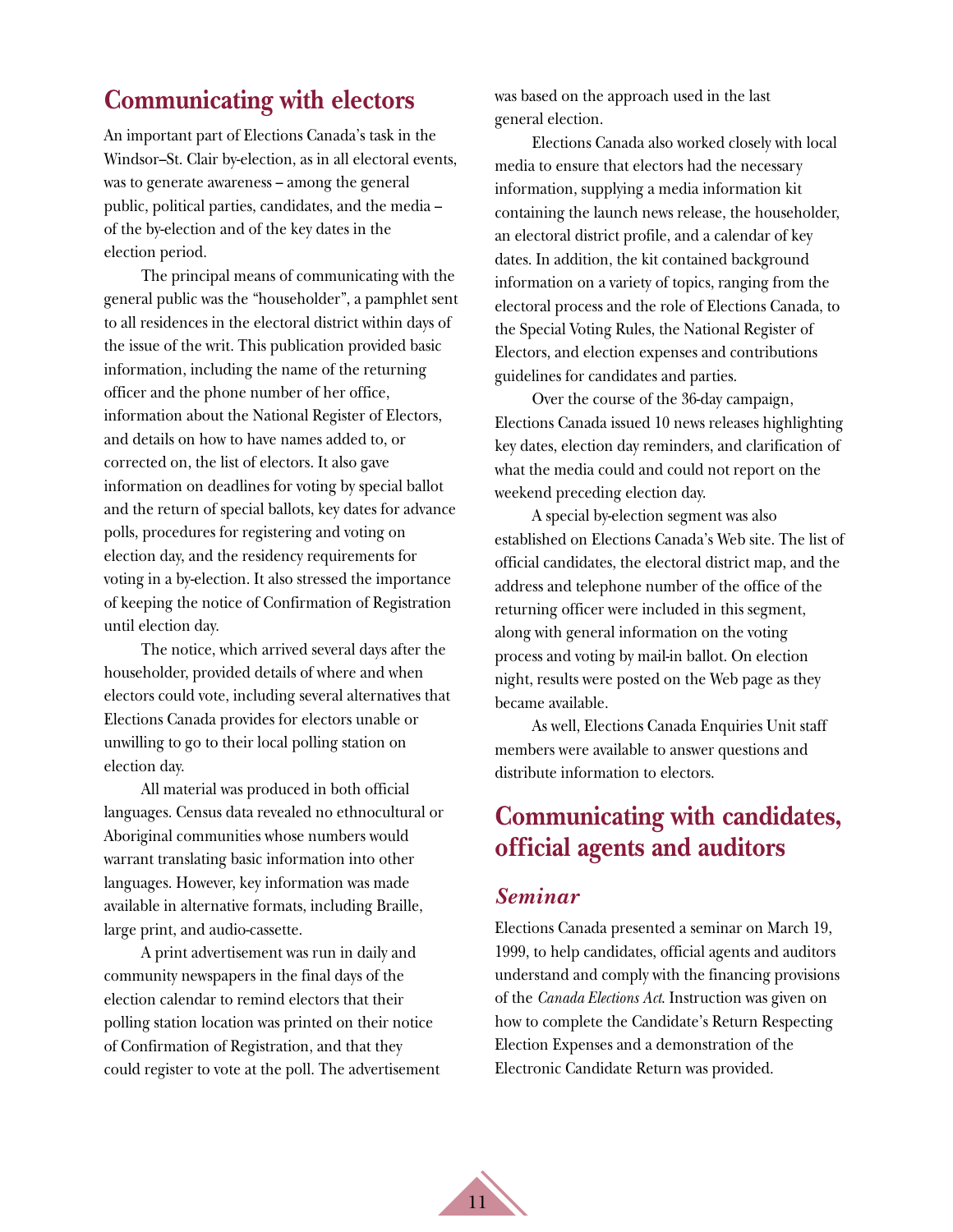# <span id="page-16-0"></span>**Revising the list of electors**

For the third time since its establishment in 1997, the National Register of Electors was used to produce the preliminary list of electors for a by-election. The returning officer for Windsor–St. Clair reported fewer than 4 300 additions, removals and changes during the event to the information contained in the preliminary list of electors. This number represents six percent of the total 69 034 electors on the preliminary list and demonstrates that the quality of the information contained in the National Register of Electors is consistent with projections made by Elections Canada during the Register's research and feasibility phase.

Including electors who registered on election day, there were, in total, 3 628 electors who asked that their names be added to the list or that their registration be modified during the event. Of the total, 1 291 electors responded to the notice of Confirmation of Registration; 391 electors were added or corrected their records during targeted revision, 41 at advance polls and 1 905 on election day. Figure 1 shows the distribution of additions and corrections by each method of registration. In addition, a total number of 587 records were removed from the list for a total of 4 215 transactions. Table 2 shows the details of revision transactions.

#### **Figure 1 Windsor–St. Clair by-election**



| Calendar            | <b>Revision transactions</b> |          | <b>Cumulative totals</b> |  |  |
|---------------------|------------------------------|----------|--------------------------|--|--|
|                     | Preliminary list             |          | 69 034                   |  |  |
| Day 33              | Additions                    | 761      |                          |  |  |
| to                  | Corrections                  | 521      |                          |  |  |
| Day 11              | Deletions                    | 496      |                          |  |  |
|                     | Total                        | 1778     |                          |  |  |
|                     | Revised list                 |          | 69 299                   |  |  |
| Day 10              | Additions                    | 353      | 1 1 1 4                  |  |  |
|                     | Corrections                  | 88       | 609                      |  |  |
| to<br>Day 6         | Deletions                    | 70       | 566                      |  |  |
|                     | Total                        | 511      | 2 2 8 9                  |  |  |
|                     | <b>Official</b> list         |          | 69 582                   |  |  |
|                     | Additions                    | $1\,591$ | 2705                     |  |  |
|                     | Corrections                  | 314      | 923                      |  |  |
| <b>Election</b> day | Deletions                    | 21       | 587                      |  |  |
|                     | Total                        | 1926     | 4 2 1 5                  |  |  |
|                     | <b>Final list</b>            |          | 71 152                   |  |  |

#### **Table 2 List of elector revision transactions**

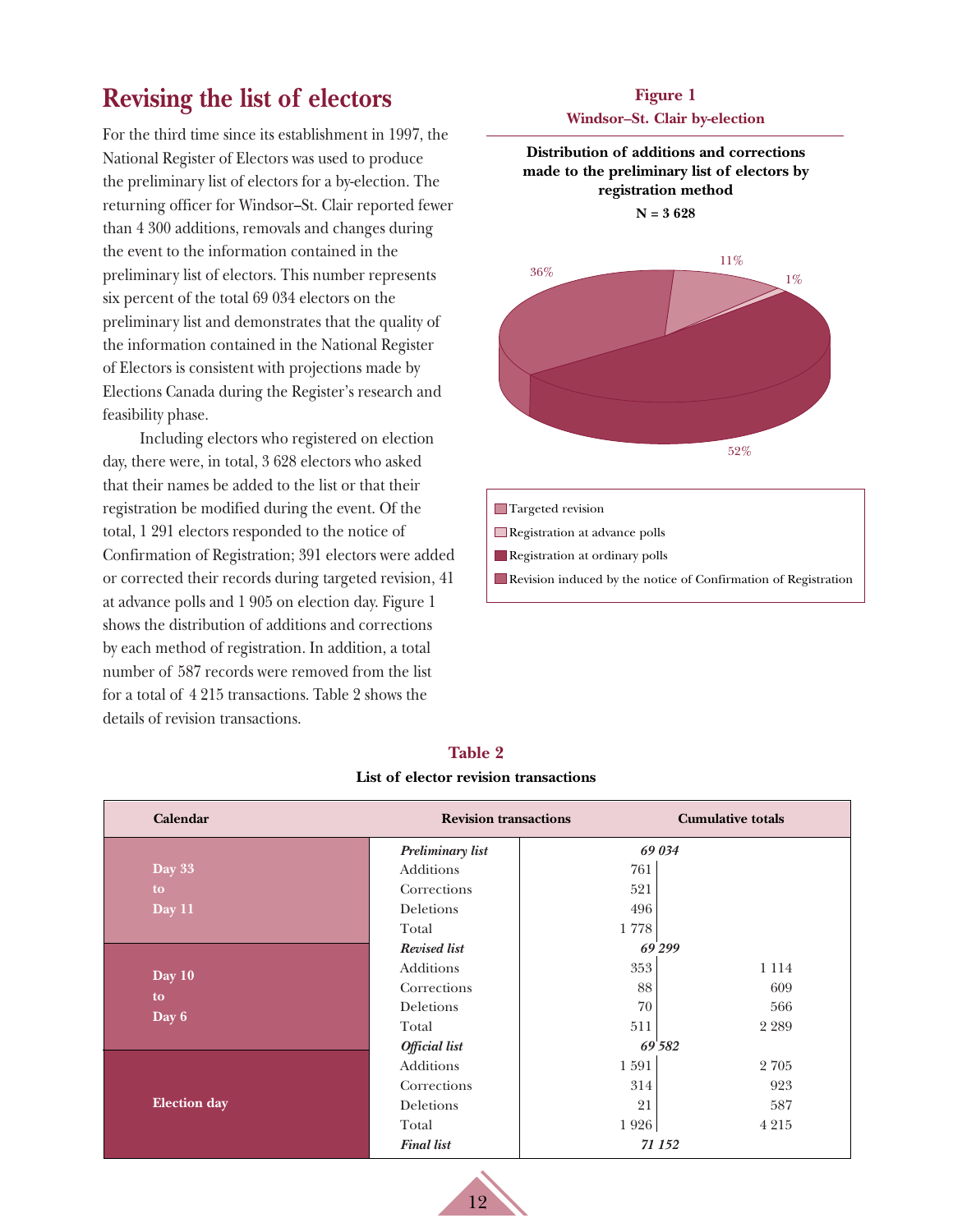## <span id="page-17-0"></span>**Voting in the by-election**

#### *Voter turnout*

In total, 31 827 of 71 152 eligible electors cast their ballots in the Windsor–St. Clair by-election. The majority voted on election day, April 12, 1999, at one of the 52 polling sites located throughout the electoral district. Polling stations were open from 9:30 a.m. to 9:30 p.m. Eastern Daylight Time.

Voter turnout was 45 percent, compared to 49 percent for the Sherbrooke by-election in September 1998, and 56 percent for Windsor–St. Clair in the 1997 general election.

For those unable to vote on election day, advance polls were held on April 2, 3 and 5, 1999. Table 3 shows the details of polling site locations and accessibility.

As is always the case during elections or by-elections, residents of the electoral district unable to vote at the advance or ordinary polls, as well as

residents travelling or residing outside Canada temporarily, could vote by mail-in ballot under the Special Voting Rules. Canadians abroad were notified of their opportunity to cast a ballot in the by-election by the Department of Foreign Affairs and International Trade through its diplomatic missions and consular posts. Soldiers posted to Canadian Forces bases, whether inside or outside Canada, were informed of their right to vote by the Department of National Defence (please see Table 4).

As well, persons in institutions, including hospitals and correctional facilities, were permitted to vote in the by-election under the Special Voting Rules. Registration and voting in acute care hospitals was held on April 5 and 6. To facilitate special voting in correctional facilities, information kits were supplied to the John Howard and Elizabeth Fry societies.

Preliminary statistics on the number of ballots cast by all means are presented in Table 5.

## **Table 3**

#### **Polling sites**

13

| <b>Building type</b>   | <b>Number</b><br>of sites | Percentage |
|------------------------|---------------------------|------------|
| Church hall            | 16                        | $30.8\%$   |
| Community centre       | 12                        | $23.1\%$   |
| Educational            | 11                        | $21.1\%$   |
| Hostel for the elderly | 5                         | $9.6\%$    |
| Recreation centre      | 1                         | $1.9\%$    |
| Residential            | 5                         | $9.6\%$    |
| Royal Canadian Legion  | 2                         | $3.9\%$    |
| Total                  | 52                        | 100.0%     |

**Location of polling sites**

#### **Types of polling stations**

| Ordinary | Mobile | <b>Advance</b> | <b>Total</b> |  |
|----------|--------|----------------|--------------|--|
| 99       |        |                | 911          |  |

#### **Polling station accessibility**

| <b>Total number</b><br>of polling<br>stations | Accessible<br>polling<br>stations | Percentage |
|-----------------------------------------------|-----------------------------------|------------|
| 911                                           | 911                               | $100\%$    |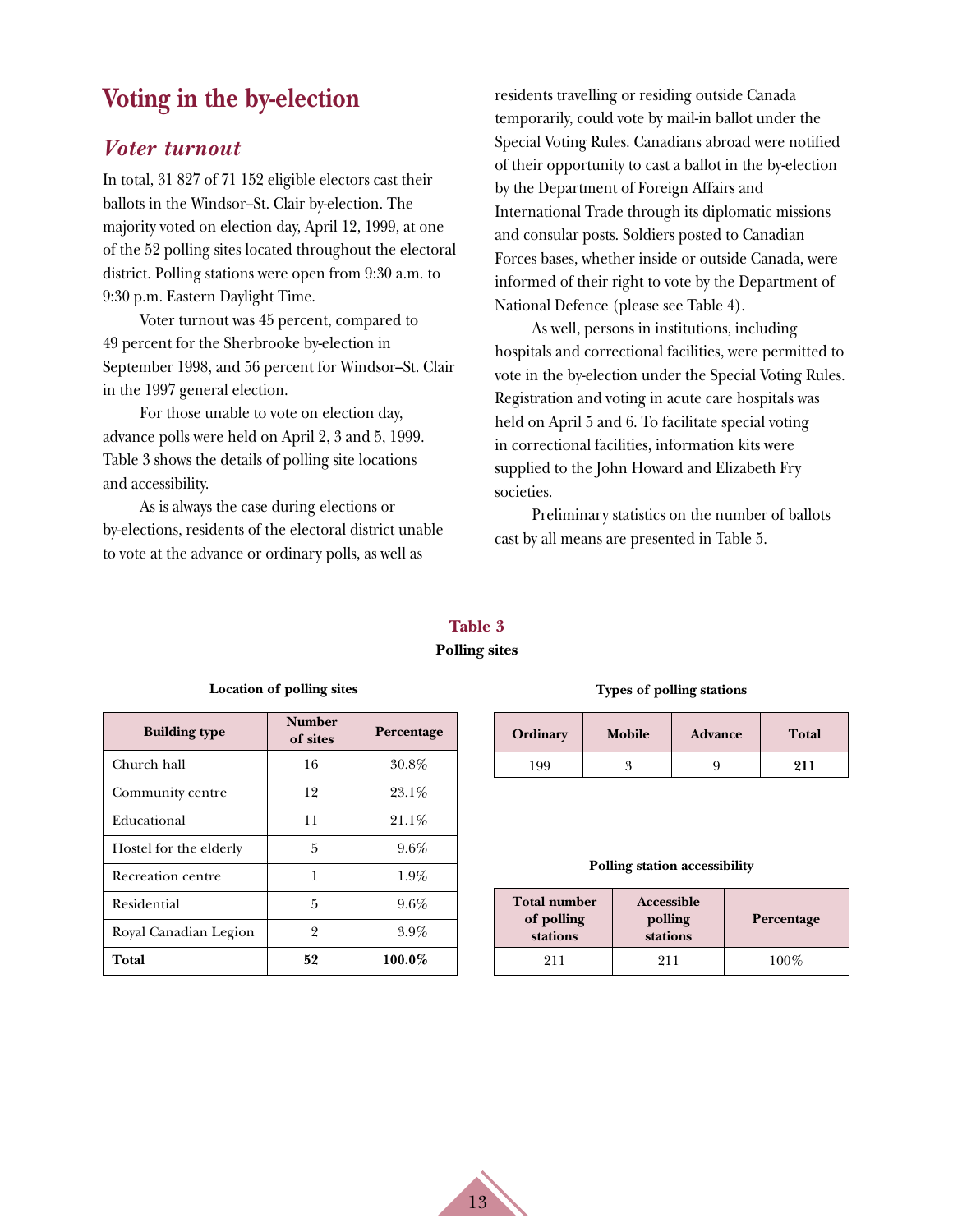# <span id="page-18-0"></span>**The candidates and by-election results**

The deadline for the nomination of candidates was 2:00 p.m., Eastern Daylight Time, on March 22; 5:00 p.m. was the deadline for withdrawal or for making corrections to information on candidates' nomination papers. Five candidates were nominated for the by-election, and four political parties were represented. One candidate ran with no political affiliation.

Once nominations closed, the list of official candidates was transmitted to Canadian diplomatic missions and consular posts by the Department of Foreign Affairs and International Trade, as well as to Canadian Forces bases by the Department of National Defence. The list was also posted on the Elections Canada Web site.

On election night, the returning officer's Election Results System was linked to Elections Canada's central computer; as votes were counted, they were transmitted to the Ottawa server for posting on the Web site.

Liberal candidate Rick Limoges received the most votes and was elected Member of Parliament for Windsor–St. Clair (please see Table 6).

| Registrations under the opecial volting runes                        |                             |  |  |  |  |
|----------------------------------------------------------------------|-----------------------------|--|--|--|--|
| Categories of electors asking to vote under the Special Voting Rules | Number of ballots requested |  |  |  |  |
| Group $11$                                                           |                             |  |  |  |  |
| Members of the Canadian Forces                                       | 133                         |  |  |  |  |
| Incarcerated electors                                                | 15                          |  |  |  |  |
| Electors temporarily residing outside Canada                         | 18                          |  |  |  |  |
| Group 1 subtotal                                                     | 166                         |  |  |  |  |
| Group $2^2$                                                          |                             |  |  |  |  |
| Electors temporarily outside their electoral districts               | 6                           |  |  |  |  |
| Electors voting in their electoral districts                         | 468                         |  |  |  |  |
| Group 2 subtotal                                                     | 474                         |  |  |  |  |
| Total number of registrations for voting by special ballot           | 640                         |  |  |  |  |

#### **Table 4 Registrations under the Special Voting Rules**

 $1$ <sup>1</sup> The three lists of electors registered under group 1 of the Special Voting Rules are separate from the list that is revised during an event.

<sup>2</sup> The electors registered under group 2 of the Special Voting Rules are also entered on the revised list of electors.

#### **Table 5**

**Preliminary statistics on the number of ballots cast and voter turnout, April 1999 by-election in Windsor–St. Clair**

| Number of<br>electors on<br>final list | Ordinary<br>polls | <b>Advance</b><br>polls | <b>Special</b><br><b>Voting Rules</b> | <b>Total votes</b><br>cast | <b>Rejected</b><br>ballots | <b>Total valid</b><br>votes | <b>Voter</b><br>turnout |
|----------------------------------------|-------------------|-------------------------|---------------------------------------|----------------------------|----------------------------|-----------------------------|-------------------------|
| 71 152                                 | 29 677            | 1848                    | 487                                   | 32 012                     | 185                        | 31 827                      | 45%                     |

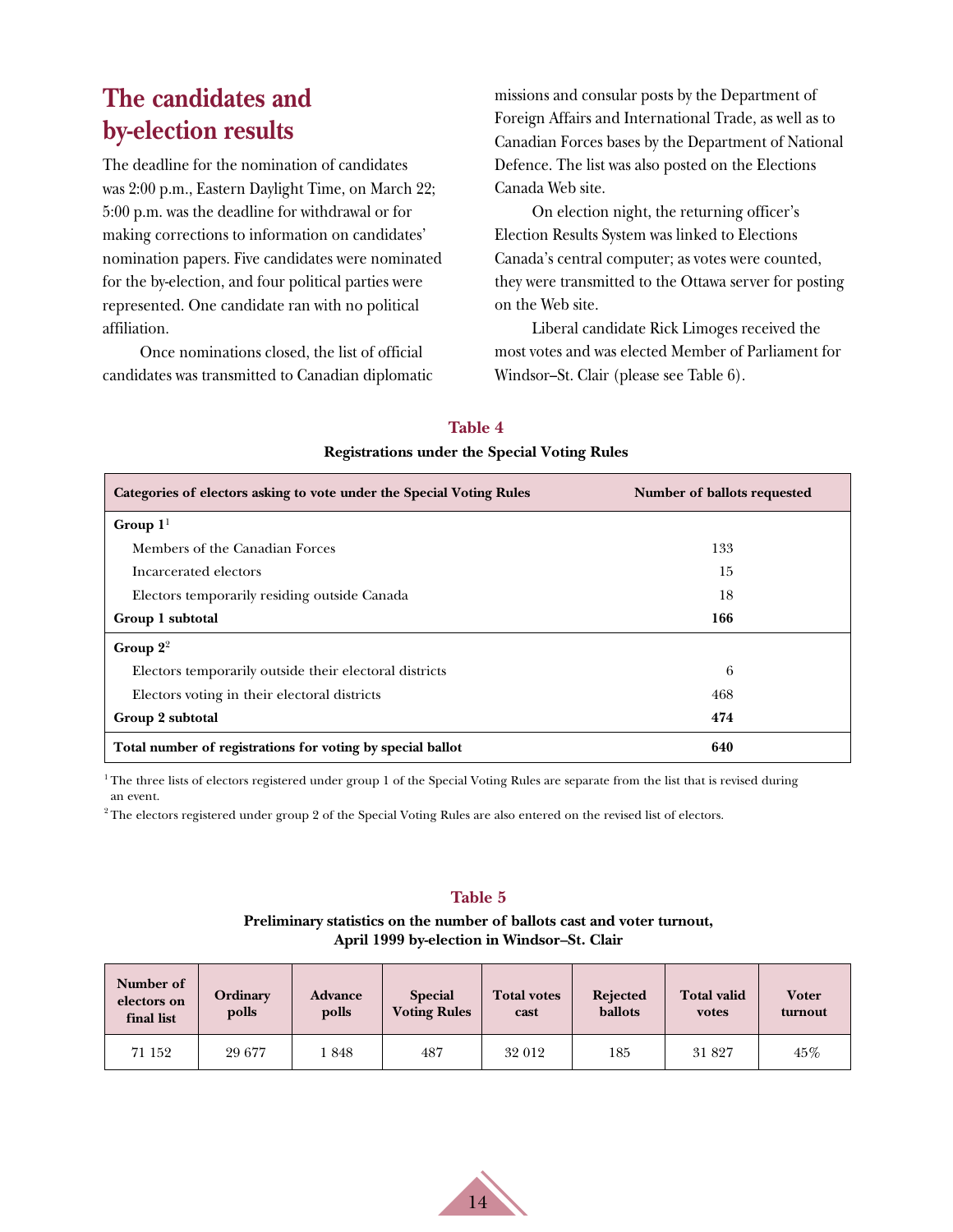# <span id="page-19-0"></span>**Improvements to electoral administration**

As a result of discussions with the Advisory Committee of Registered Political Parties, a review and pilot project were undertaken during the Windsor–St. Clair by-election to test the format of identification labels provided by Elections Canada for the use of candidates' representatives at the polls. The objective was to make identification of the representatives more visible to electors as they enter the polling station, as well as to party workers who must contact these representatives periodically during voting hours.

A larger identification card was developed, to be worn around the neck. As well as the representatives' identification cards, those worn by poll personnel were also modified. The returning officer reported that these new labels were viewed by all parties as an improvement.

It was also decided that new seating arrangements at the polls for representatives of candidates would be tested during the by-election. No tables were provided for the representatives; they were seated behind the deputy returning officer and the poll clerk. Their chairs were positioned as close as possible to the poll officials' table to ensure that they could clearly hear the electors identifying themselves as they arrived for voting.

All deputy returning officers and central poll supervisors were surveyed to assess the usefulness and appropriateness of the new identification cards and seating arrangements. The results of this survey will be discussed with the Advisory Committee of Registered Political Parties. Elections Canada will then determine whether or not these new measures should be implemented for the next general election.

| Candidate       | <b>Political affiliation</b>             | <b>Valid votes</b><br>obtained | Percentage |
|-----------------|------------------------------------------|--------------------------------|------------|
| Comartin, Joe   | New Democratic Party                     | 13800                          | 43.4%      |
| Cowan, Scott    | Reform Party of Canada                   | 1956                           | $6.2\%$    |
| Easton, Bruck   | Progressive Conservative Party of Canada | 2 0 74                         | $6.5\%$    |
| Limoges, Rick   | Liberal Party of Canada                  | 13891                          | 43.6%      |
| Turmel, John C. | No affiliation                           | 106                            | $0.3\%$    |
| Total           |                                          | 31 827                         | 100.0%     |

#### **Table 6**

#### **Preliminary statistics on valid votes cast, by candidate, April 1999 by-election in Windsor–St. Clair**